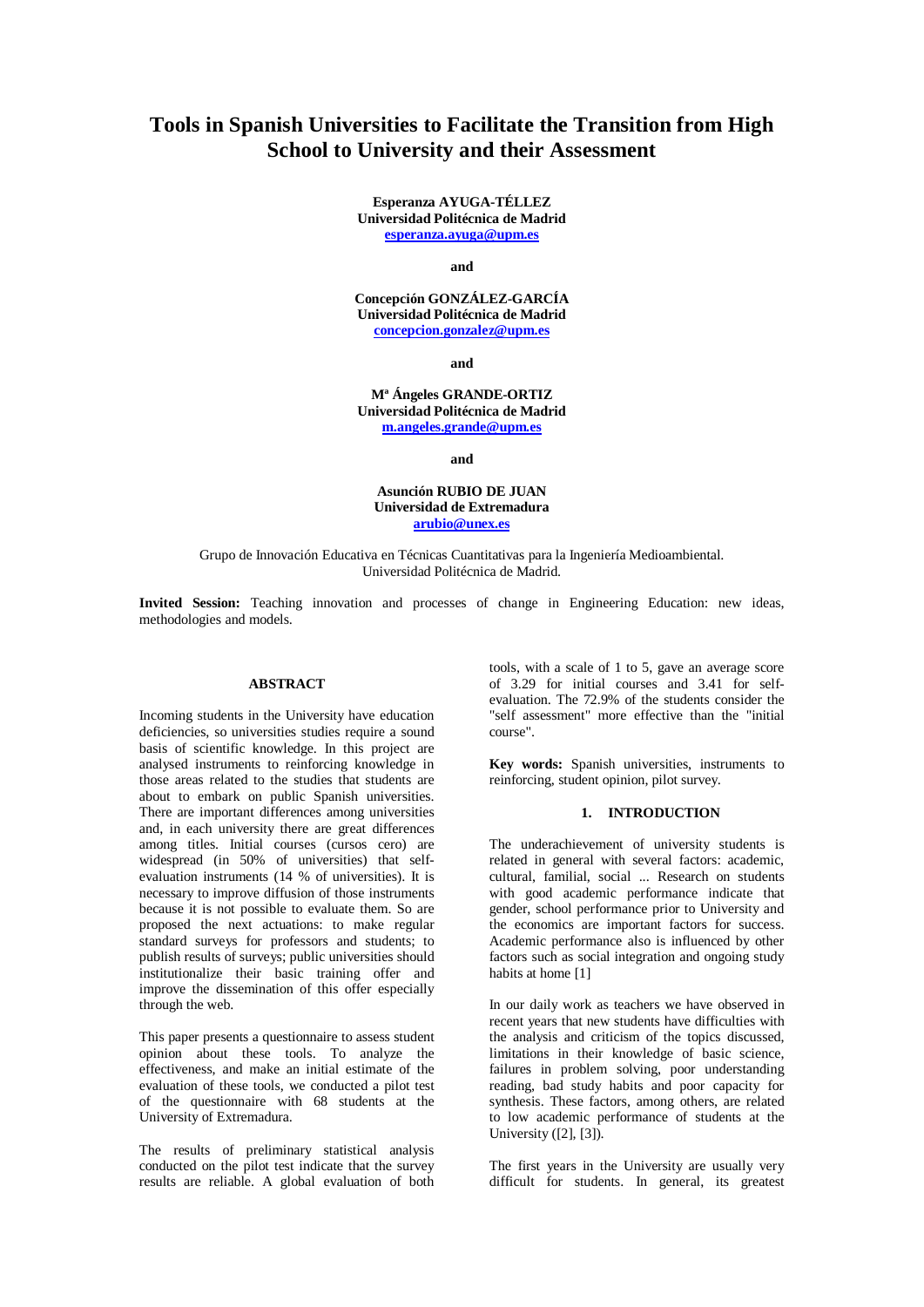difficulties are related to the ineffectiveness of the study, little capacity for self learning and lack of basic knowledge for the study of science. Also it has been noted that the new students rarely use the consultation of materials, books, and even information on the net [4].

University professors indicate as a major cause of learning deficiencies of their students are the lack of the background knowledge that should have acquired in earlier stages of education (both primary and secondary levels) as well as lack of study skills [5].

According to the studies mentioned above, one can think of a number of suggestions to educational authorities, universities and state organizations, aimed at actions that systematically be solving the long-term problem ([6], [7] and [8]).

University institutions should enhance their academic services to help the new students, in order to provide opportunities to increase their academic performance progressively. They should also take into consideration the views and concerns of students, in order to remedy or satisfy the needs that arise and resolve them.

This paper presents (1) a study of the tools provided by Spanish universities to facilitate the transition from high school students to University in the learning of knowledge and (2) the results of a pilot survey carried out by a small number of students.

#### **2. MATERIALS AND METHODS**

# **Instruments: "Zero-courses" and virtual platforms**

Some initiatives, for better adaptation of new students to the University, are already being implemented in Spanish universities. There are 52 public universities in Spain that have information on these tools till the course 2009/2010 [9].

The "zero-courses" and virtual platforms with selfassessment exercises are two widespread activities in Spanish universities. They are aimed at those high school students admitted for the first time in the university and they need to overcome lack of training.

These courses are intended to update the knowledge already acquired in the core subjects required in each course studies of different universities, standardize the level of students from different backgrounds and at the same time, to accustom to the rhythm of university work. The objectives of the subjects introduced at the "zero-courses" are reviewing the concepts studied in high school, included in the official syllabuses of First and Second courses of Baccalaureate.

Zero courses are becoming more numerous and have a greater number of students. However, this broad participation and expressed satisfaction with these courses does not translate into a significant improvement in academic performance. On the

other hand they improve the motivation and participation in courses for first year [10].

The 56.86% overall the public universities offer such courses. The total of different subjects offering is 313. The larger offer is of subjects of Mathematics (34%), followed by Physics (11%), languages (9%), Chemistry (9%), study skills or other subjects relating to the incorporation in the university (8%).

Most universities that offer ozero-courseso offered the Mathematics. Some universities include up to 5 different Math subjects: Calculus, Algebra, Mathematical Analysis, Mathematical Models or Mathematical basis. In some cases the subject is taught with different levels for different orientations. The same subject can be taught with different levels depending on the orientation of the title to study, the center or the professor.

Moreover, in some Spanish universities have set in motion the incorporation of self-assessment questionnaires on a range of subjects. In this way students can check the level of their knowledge, both new students, as students already enrolled in curriculum materials for universities.

The self-evaluation through virtual environments is perfectly feasible using evidence of objective response and allows activities that promote learning before, during and after the academic period [11]. However, recent studies has shown that the use of self-assessment tools on the Web improves the learning of theoretical concepts but not practical as occur with laboratory practical ([12], [13] and [14]). So it seems a particularly useful tool to remind and reinforce basics knowledges.

From a theoretical point of view, the self-assessment has the advantage that it can face the diversity of students. Facilitate adaptation to different rates of learning according to their different characteristics of the students. Self-evaluation is particularly appropriate to teach in the responsibility and to learn how to value the individual learning carried out [15].

Despite the theoretical advantages of this tool has not been sufficiently developed in Spanish universities. We believe that this is due to two main reasons:

Increase the teaching load of teachers. Require the preparation of a large amount of materials, including questionnaires that have to be precise and well checked to measure adequately the degree of knowledge acquired. They also require appropriate monitoring of student learning.

The effectiveness of this methodology is not sufficiently tested empirically. Experiences carried out with the appropriate procedures have produced results in favour of this tool, but they are not yet significant.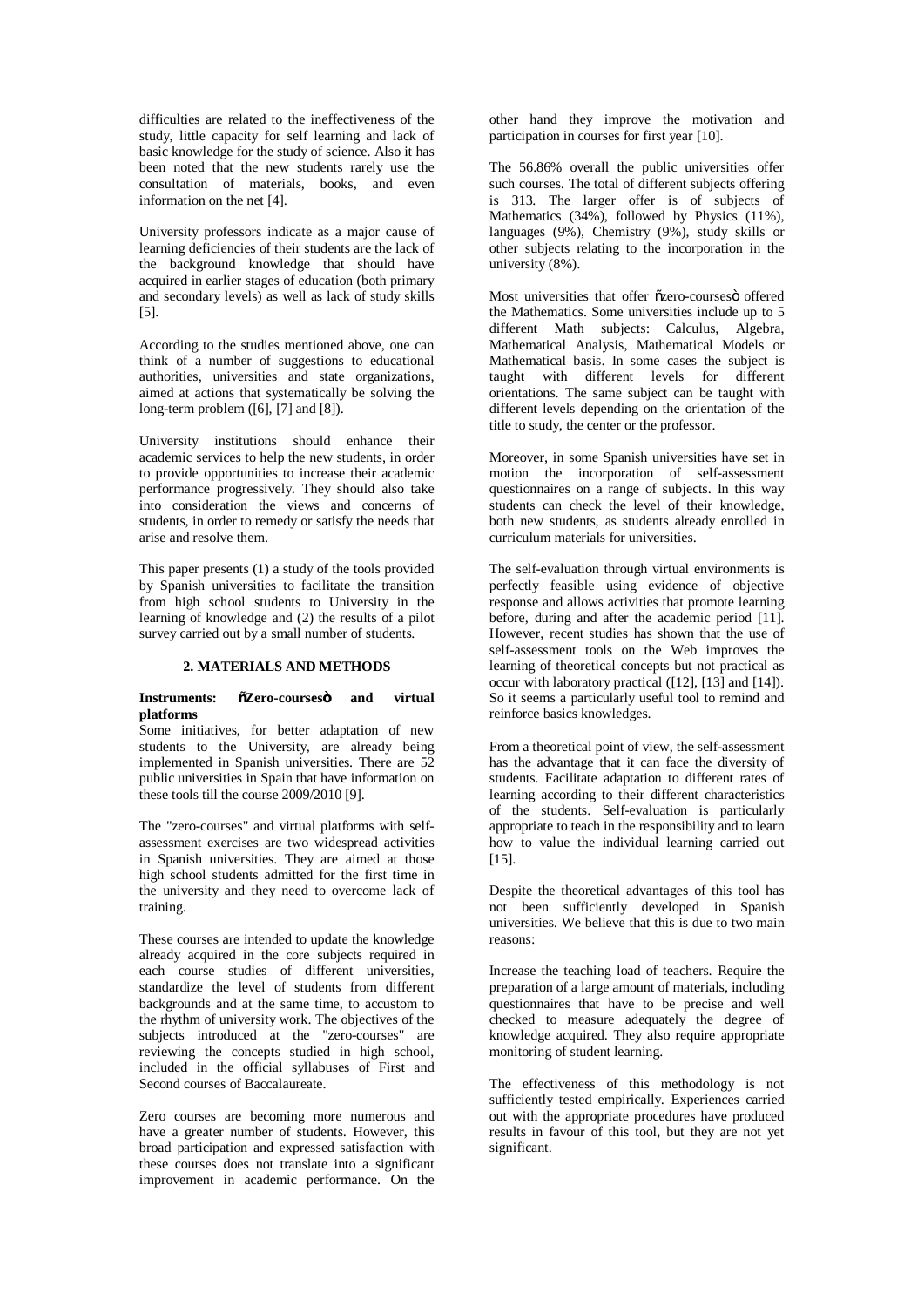Only seven of the 52 universities analyzed have this tool. They present four different ways to structure these instruments. Two of them offer the tool in relation to their course zero, the other three presents self-assessment in subjects isolated. The Complutense University of Madrid (UCM) with a tool called "Comprueba" and the Polytechnic University of Madrid (UPM) with the system "starting point" display their self-study materials and self-assessment tests as a whole, even though with different characteristics

The "comprueba" tool of the UCM offers the possibility to choose a subject from a list of 23 and to test the knowledge that is have got. Subjects include literature, art history, languages, electrical engineering, mechanical, Latin, industrial technology, artistic drawing, biology, etc. Each course provides two options: a random test of 10 questions about all list of topics or of a general review. It is possible check the marks at the end of the test. "Compruebaö tool is of free access and is available since 2003 at:

http://alamo.sim.ucm.es/comprueba/intro.htm.

 $\tilde{\text{o}}$ Starting pointo ( $\tilde{\text{o}}$ Punto de inicio of UPM) was opened in the year 2004/2005. It Uses the Virtual Classroom of Moodle and access is restricted to students who have an e-mail account of the UPM for which they should be registered in the respective courses. The courses are grouped into 20 categories corresponding to 20 schools of UPM. They incorporate different materials of one or more subjects: Mathematics, Physics, Chemistry, Technical drawing, technical English and other related with the assistance to the work of student like study techniques and time scheduling. There are great differences in the materials offered by each school. Self-evaluations can be performed as often as desired and statistics can be generated on the percentage of correct answers, the time taken to perform the tests and the number of hits on different materials. The most widely used self-tests are the subject of Mathematics. The students that more have used the platform are of the Technical Telecommunications School. The access link is: http://moodle.upm.es/puntodeinicio/.

## **Opinion questionnaire.**

The report of the study "Instruments used in the Spanish public universities to facilitate the transition from high school to University [9], shows the design of a survey conducted to assess the views of the new students about the usefulness of these instruments offered by the universities.

The questionnaire consists of 13 questions in four pages, with a brief presentation on the objective of the survey. The first seven questions are related to different aspects of the courses "zero"; the following three items are related to the self-evaluations; there are two items to describe the sample (sex and age) and finally a control question over the opinion expressed.

Most questions were developed based on multiplechoice Likert scale, with scores assigned to each item ranging from 1 to 5, depending on the degree of agreement or disagreement with statements that are expressed.

Also is included an open question, to ask about highly rated aspects and issues to improve in "zero-courses".

#### **Statistical analysis.**

This paper provides a detailed analysis of the pilot survey at the University of Extremadura where the total number of respondent students was 68.

The age range of the sample was 17 to 24 years, with an average of 18.8 years. The 72.1% of respondents were male, while 27.9% were women.

To compare the two instruments: virtual platform and "zero-courses", is realized a descriptive statistical analysis and a test to compare medians with the help of spreadsheet Excel and Statistical software Statgraphics 5.1.

# **3. RESULTS**

## **Questions about "zero courses"**

In relation to the importance that students attach to different aspects of their participation in courses zero, these are summarized in 6 points: difficulty  $(c1)$ , place  $(c2)$ , subject  $(c3)$ , date and time  $(c4)$ , professor (c5) and content (c6). All of them obtained a mean score between 3 and 3.9. Students considered the difficulty and the place where they are taught as the aspects less important when making these courses. The most valued were the contents. Fig. 1 shows the average values for each aspect rated from 1 to 5 and the 95 % confidence interval.



Figure 1. Average rating and 95% confidence intervals of aspects about student participation in courses zero.

The following questions were posed to assess student opinion regarding the importance of including "zero-courses" in the University . The 85.3% of respondents agreed with this importance, while the  $88.2\%$  stated that they did not influence their choice of university. The 95.6% considered them useful and 73.1% would like to have more courses of this type. A 94.1% of respondents considered appropriate content.

The number of "zero-courses" that are offered was assessed with a Likert scale from  $1 =$  insufficient to  $5 = \text{too}$ . The average value was 2.38 and the median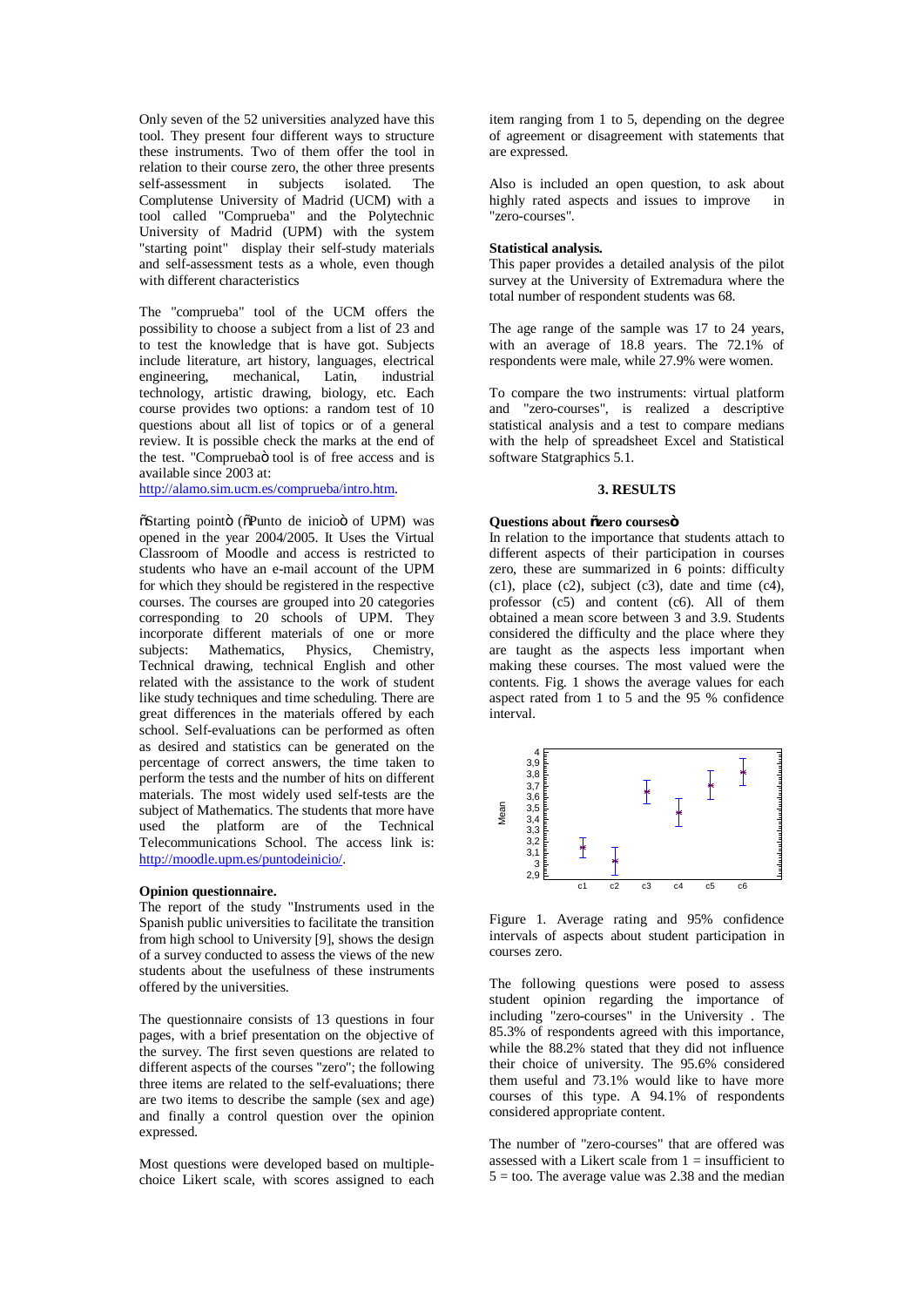value obtained is equal to 2. The respondents considered scarce the "zero courses" offered at their university.

On the question of the quality of different aspects of the "zero courses" were considered 7 of them: issues (c1), number of hours (c2), explanations (c3), date (c4), professor (c5), content  $(c6)$  and materials (c7). Their mean score resulted between 2.9 and 3.5. Fig. 2 shows the average value and its confidence interval of each one of those aspects.



Figure 2. Average rating for the quality of courses and confidence intervals 95%

In open-ended questions, the best aspects evaluated by the students were content and methodology (works and continuous assessment), while the least valued aspects were the schedule, the methodology of practices and explanations in class.

A 73.1% of respondents would do a "zero- course" again in his university.

The overall assessment given by students about "zero courses" on a scale of 1 to 5 is 3.3 with a standard error of 0.11 in the estimate. The 95% confidence interval for the average rating is 3.07 to 3.51. So the global assessment of those courses is positive.

Similarly was assessed "the degree of interest" in courses zero by students. The mean value was of 3.36 with a standard error of 0.09, a 95% confidence interval for the average rating of 3.17 to 3.55. So the interest of the students is slightly above the mean.

#### **Questions about "self evaluations"**

The degree of help that the **self-assessments** provide to students was assessed with a Likert scale from  $1 =$  insufficient to  $5 =$  very helpful. The average value was 2.91 and the median was of 3. Respondents thought it sufficient to support obtained by the self-assessments to overcome the new year at university.

The 72.9% of respondents chose the self-evaluations as the tool that more help was provided them to start the subjects of the first course in the university.

The mean value of the overall assessment of selfevaluations, given by students on a scale of 1 to 5 was of 3.33 with a standard error of 0.12 in the estimate. The 95% confidence interval for the average rating was of 3.09 to 3.57. So the overall assessment of self-evaluations was positive.

For those students who evaluated both options, courses zero and self-evaluations, no significant differences were found between the two cases (pvalue  $= 0.99$  sign test for medians).

# **4. CONCLUSIONS**

In general, respondents evaluate positively the students support tools developed by universities. Spanish universities have fostered zero courses facing to self-assessment tools. However, students surveyed show their preferences by self-evaluations comparing to courses zero.

## **5. REFERENCES**

[1] Mills, C.; Heyworth, J.; Rosenwax, L.; Carr, S.; Rosenberg, M. Factors associated with the academic success of first year Health Science students. **Adv Health Sci Educ Theory Pract**. 14(2): 205-17. 2009.

[2] García-Cruz, R.; Guzmán, R.; Martinez, J.P. Tres aristas de un triángulo: Bajo rendimiento académico, Fracaso y deserción escolar, y un centro: El adolescente. **Revista electrónica de Psicología** [revista en Internet]. (2):8-33. 2006 http://dgsa.uaeh.edu.mx/revista/psicologia/article.ph p3?id\_article=25. Visitada el 24 junio 2008.

[3] Jara, D.; Velarde, H.; Gordillo, G. et al. Factores influyentes en el rendimiento académico de estudiantes del primer año de medicina. **An. Fac. Med**. 69/3): 193-197. 2008.

[4] Reyes, S.L. El bajo rendimiento académico de los estudiantes universitarios. Una aproximación a sus causas. **Revista Theorethikos** [revista en Internet]. VI(18). http://www.ufg.edu.sv/ufg/theorethikos/Junio04/. Visitada 26 de junio de 2009.

[5] Martín Bravo M.S., et al. Análisis de las causas del fracaso escolar en las ingenierías técnicas y propuestas de mejora. Memoria del proyecto del Programa de Estudios y Análisis del Ministerio de Educación y Ciencia. 2004. http://www.mec.es/univ/html/informes/estudios\_ana lisis/resultados\_2004/ea0155/fracaso\_escolar.pdf Visitado el 20 de junio de 2009.

[6] Gascón, J.; Muñoz-Lecanda, M.; Sales, J. y Segura, R. Matemáticas en Secundaria y Universidad: razones y sinrazones de un desencuentro. **Xornadas sobre Educación Matemática. Santiago de Compostela** del 16 al 18 de septiembre de 2004. 26 pp.

[7] RRSSEEFQ Sobre la situación de la Física y la Química en la Educación Secundaria. Informe elaborado por las Reales Sociedades Españolas de Física y de Química. 2006. www.ub.edu/fisica/fitxersPDF/InformeFisicaQuimic a.pdf

Visitado el 22 de junio de 2009.